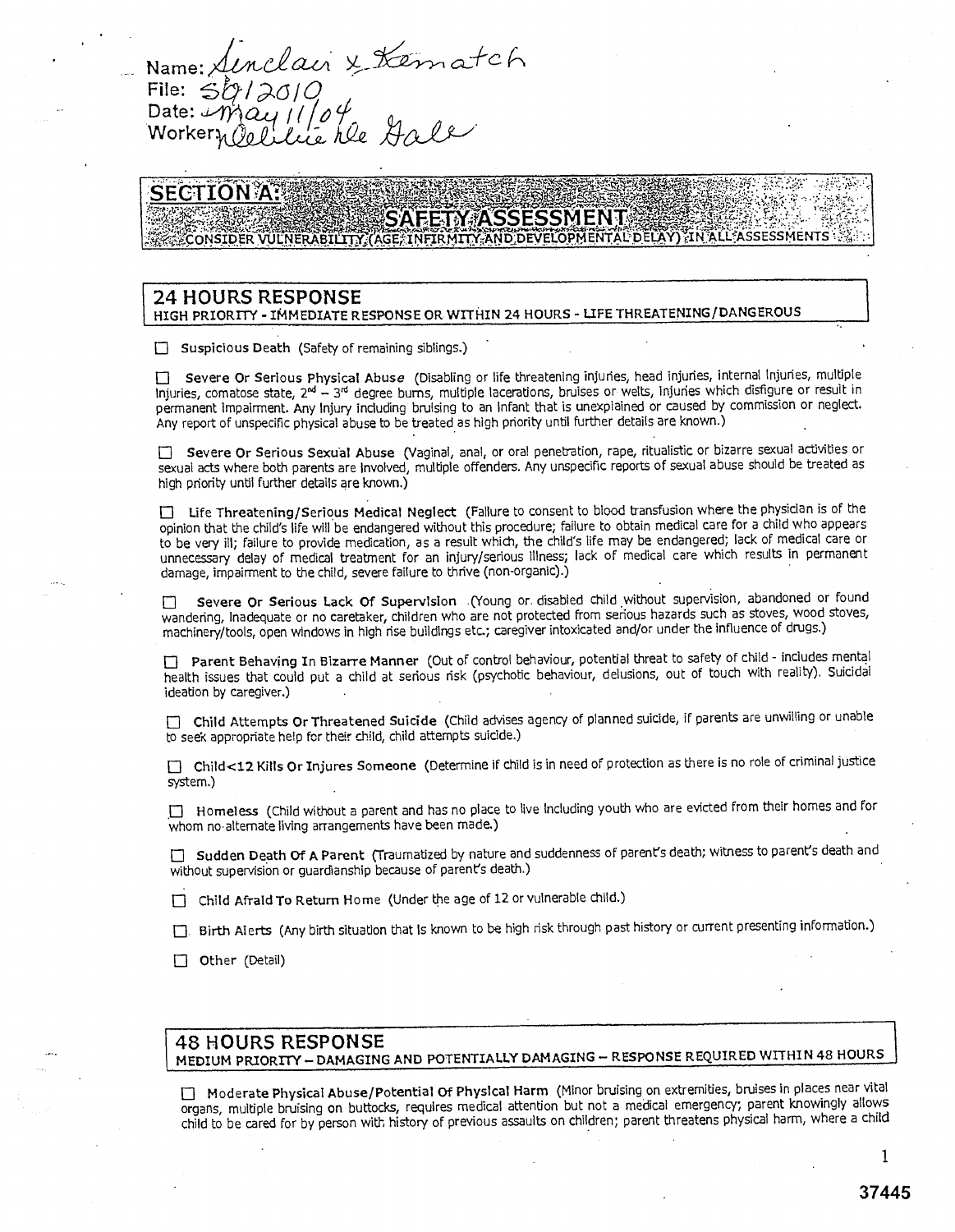has been previously been harmed under similar circumstances and parent without parental capacity with no effective support system.)

❑ Moderate Sexual Abuse/Potential Or Sexual Abuse (Isolated instance of fondling or touching, adult exposing self to child, making sexual suggestions to the child, sexual kissing', adult voyeurism, invitation to sexual touching; situations or parental behaviours which could result In child being sexually abused; knowingly allows child to be cared for by person with history of previous sexual Interference; engaged In prostitution; child present at or exposed to incidents of sexual abuse; conditions of previous Incident of sexual abuse present). Individual on the Abuse Registry has access to children.)

❑ Moderate Medical Treatment (Serious lack of medical and/or dental care causing suffering to the child.)

 $\Box$  Moderate Lack Of Supervision (Child under 12 years or vulnerable child frequently out late at night and their whereabouts are unknown to the parents or they are without appropriate supervision; child who is left on their own for extended periods of time.)

❑ Emotional Abuse/Potential Of Emotional Harm (Chronic rejection, isolation, humiliation and emotional deprivation of child - hate the child, deprive child of affection or cognitive stimulation, inappropriate or unrealistic criticism, threats, humiliation, accusations or expectations of or towards the child, terrorizes the child, isolates the child In an unreasonable manner for inappropriate periods or corrupting the child, unwanted child, child is viewed and treated differently; where conditions of previous emotional abuse are present; inadequate parental capacity with no effective. support system.)

Neglect (Overall care chronically/persistently inadequate; caregivers lack food; physical living conditions pose a risk to children - unsanitary, no heat or water.)

❑ Family Violence (Exposed child to family violence or severe conflict, child witness to serious or repeated family violence, potential victim of assault if continues.)

❑ Runaway, Or Missing Child (Based on frequency/duration of previous episodes of running away, length of absences and child of special needs, disability of vulnerability.)

❑ Other (Detail)

#### WITHIN 5 DAYS RESPONSE

❑ Parents Refuse Treatment (Non-Medical) For Child (Mentally, developmentally or emotionally needy child or denied treatment which could result in harm or developmental impairment for the child.)

❑ Low Medical Neglect (Failure to make appointments for routine medical/dental care; no follow up on plan of medical treatment or medication; failure to make appointments for routine medical/dental care (e.g. immunizations); no follow up on plan of medical treatment of medication.)

❑ Lack Of Supervision (Historical evidence of children frequently left alone or truant and/or whereabouts generally unknown.)

 $\Box$  Low Sexual Abuse (Exposure to child pornography.)

❑ Low Physical Abuse (A single bruise on an older child, excessive discipline — spanking, hair pulling, scratches incidents where no medical attention Is required, where the child Is not afraid to be at home and the minor injury may be completely innocent.)

❑ Child <12 Causes Significant Property Damage (Child out of control of parents; vandalized extensively; set fire to property or has stolen or damage cars.)

□ Other (Detail)

 $\bullet$  N iB  $\ddotsc$  . V if  $\ddotsc$  - see :  $\ddotsc$  ,  $\ddotsc$  ,  $\ddotsc$  ,  $\ddotsc$  ,  $\ddotsc$  ,  $\ddotsc$  ,  $\ddotsc$  ,  $\ddotsc$  ,  $\ddotsc$  ,  $\ddotsc$  ,  $\ddotsc$  ,  $\ddotsc$  ,  $\ddotsc$  ,  $\ddotsc$  ,  $\ddotsc$  ,  $\ddotsc$  ,  $\ddotsc$  ,  $\ddotsc$  ,  $\ddotsc$  ,  $\ddotsc$  ,  $\$ .. . ~••, . R,  $R$  - Ga.  $\sim$  in a city. The state  $\sim$  and  $\sim$   $\sim$   $\sim$   $\sim$   $\sim$ u ?; ~ \_'~:,~ ~ S '`F~a::.~~~\*~:L'#'.e. "S`>;:;t x~i `~,..~ : *.7F .\_:* %?l.L.lr ., ~'-'. e ~' ~f~, F~, ~q. 'C•~~ ~3~ .•a;. •:~. ...~i.';q. 'R!~..~:~. '3; t`tt:•, 'F4t~eSQ'ag.CN. ~;,, a ~ ., a,i~ ,~]t ~ ys  $\overline{\text{SME}}$   $\overline{\text{SME}}$   $\overline{\text{SME}}$   $\overline{\text{SME}}$   $\overline{\text{SME}}$   $\overline{\text{SME}}$   $\overline{\text{SUS}}$   $\overline{\text{SUS}}$  $\mathcal{L} = \mathcal{L} \mathcal{L} = \mathcal{L} \mathcal{L} \mathcal{L} = \mathcal{L} \mathcal{L} \mathcal{L} \mathcal{L} \mathcal{L} \mathcal{L} \mathcal{L} \mathcal{L} \mathcal{L} \mathcal{L} \mathcal{L} \mathcal{L} \mathcal{L} \mathcal{L} \mathcal{L} \mathcal{L} \mathcal{L} \mathcal{L} \mathcal{L} \mathcal{L} \mathcal{L} \mathcal{L} \mathcal{L} \mathcal{L} \mathcal{L} \mathcal{L} \mathcal{L} \mathcal{L} \mathcal{L} \mathcal{L} \$ n.~.l.~ 1• w'.l i L' -1 ~.'SL~l 3 N.r : G,~+ ..Al i• CS.)r Y~L'~IK=F~Y'I)•) FRANCE COMPANY

Consider the safety of all children In the home. Review and consider any previous history that is available.

 $\ddot{\phantom{a}}$ 

 $\overline{2}$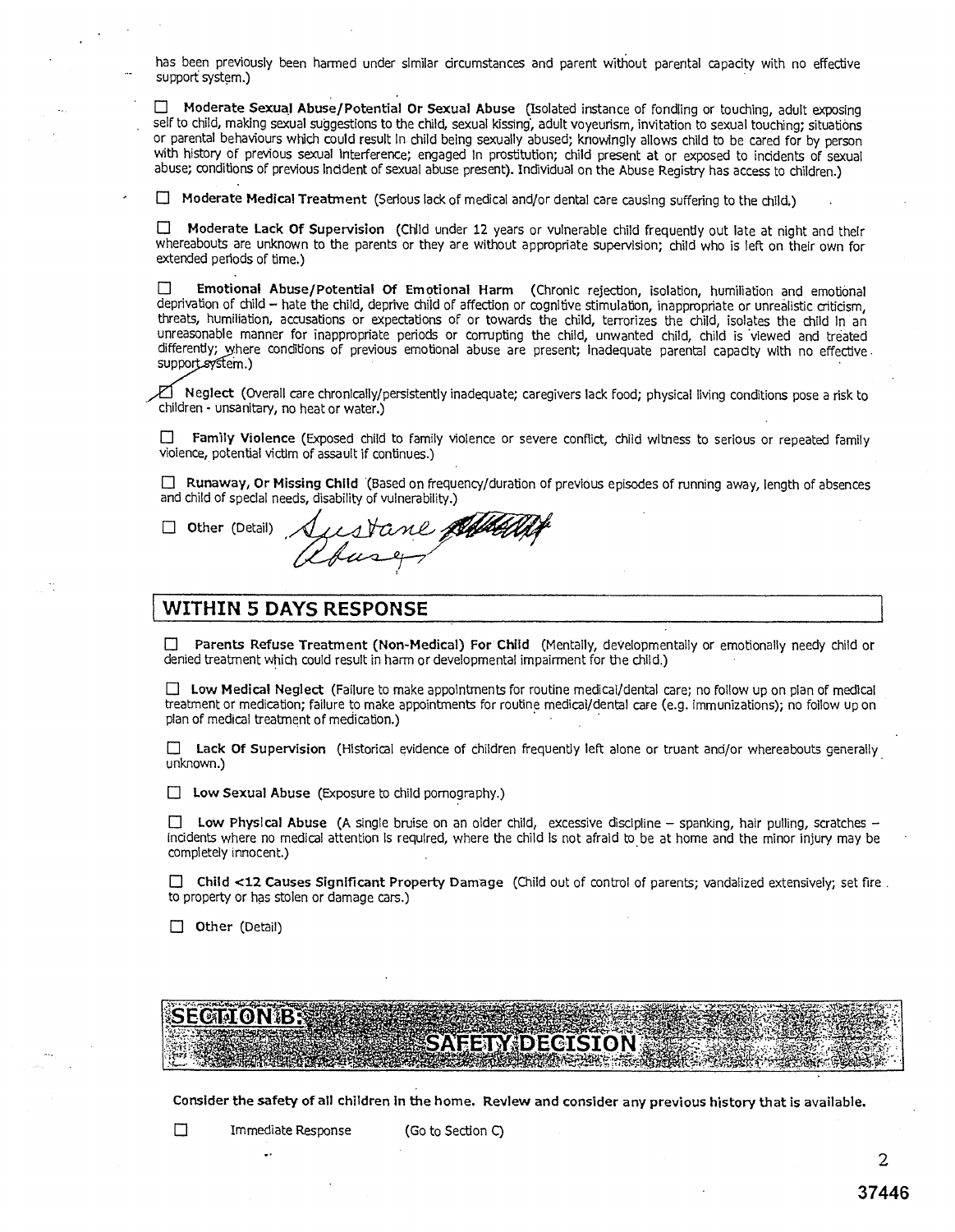| 24 Hours Response     | (Go to Section C) |
|-----------------------|-------------------|
| 48 Hours Response     | (Go to Section C) |
| Within 5 Day Response | (Go.to Section D) |
| More Than 5 Days      | (Go to Section D) |

# **SECTION C:**

# SAFETY PROTECTION PLAN

Describe the **safety protection plan as follows:** 

- What actions have or will be taken to protect each child in the family as they relate to the current safety concerns and;
- Who is responsible for implementing each plan component.

|        | Actions/Services to Protect Child(ren)           | Completed by Whom | Date |
|--------|--------------------------------------------------|-------------------|------|
|        | Child removed to safe place or apprehended       |                   |      |
|        | Alleged perpetrator/offender denied access       |                   |      |
|        | Committed protector with the child               |                   |      |
|        | Supports (Agency or Family) utilized             |                   |      |
| $\Box$ | Concern investigated and unsubstantiated         |                   |      |
|        | Concern investigated - risk determined to be low |                   |      |
|        | Concem investigated - risk determined to be low  |                   |      |
|        | Other - explain                                  |                   |      |

SAFETY PLAN: (Details in Point Form)

#### SAFETY PLAN MODIFIED: (Details In Point Form)

Safety Plan in Effect Until:

Modified by:.

 $\sim$   $^{\prime}$  .

Date: